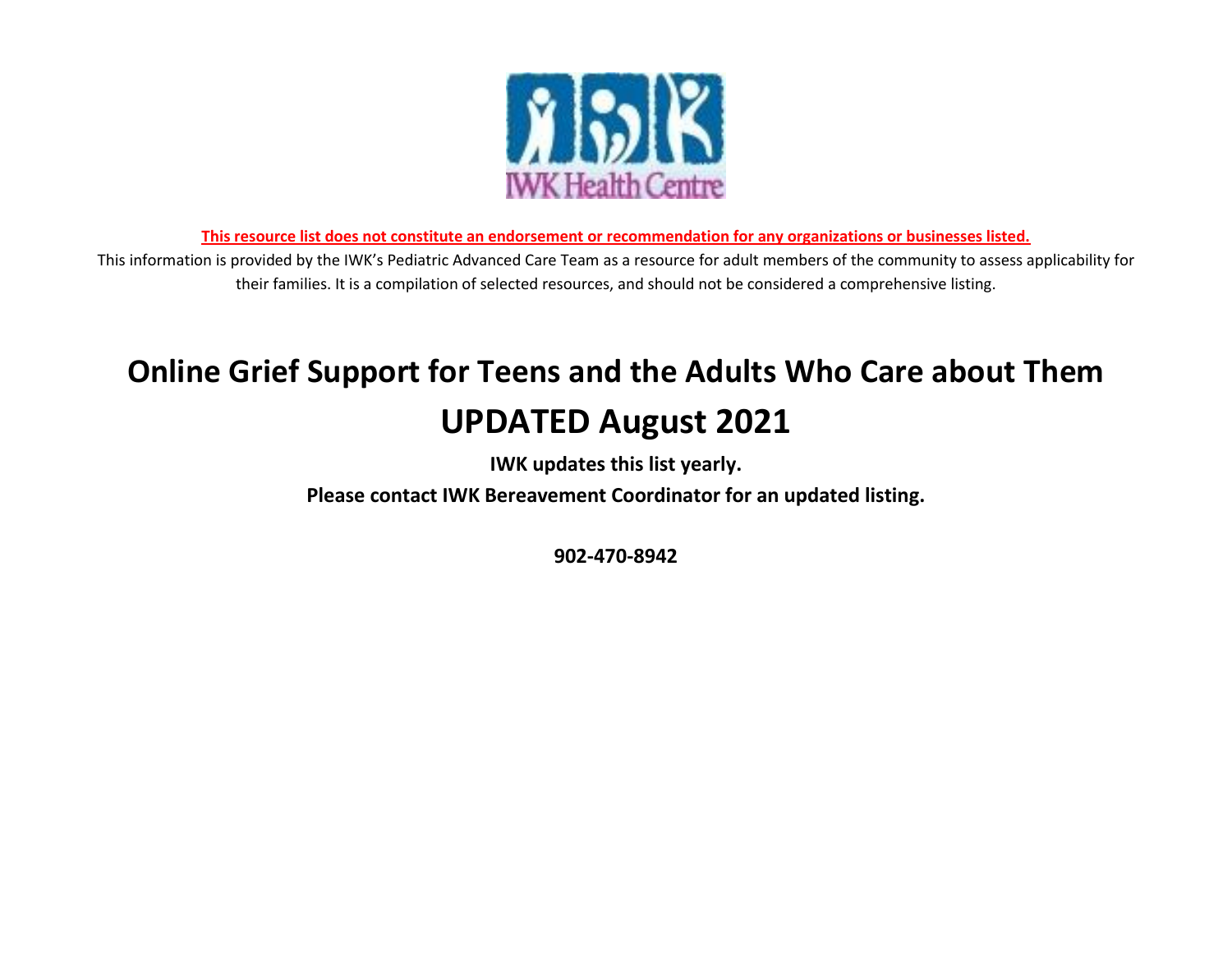| <b>Grief and Bereavement Online Resource</b>                                                           | <b>Website / Contact Information</b>                                                                         | <b>Other Information</b>                                                                                                                                                                                                                                                                                                                                                                                                         |
|--------------------------------------------------------------------------------------------------------|--------------------------------------------------------------------------------------------------------------|----------------------------------------------------------------------------------------------------------------------------------------------------------------------------------------------------------------------------------------------------------------------------------------------------------------------------------------------------------------------------------------------------------------------------------|
| American Foundation for Suicide Prevention<br>Free Online Booklet<br>Children, Teens, and Suicide Loss | https://afsp.org/find-support/ive-lost-<br>someone/resources-loss-survivors/children-teens-<br>suicide-loss/ | "This booklet provides indispensable<br>information about how young loss survivors<br>understand and grieve a suicide death,<br>guidance on age-appropriate language to use<br>when speaking about the loss, and how best<br>to provide support for them."                                                                                                                                                                       |
| Camp Erin - Toronto                                                                                    | https://drjaychildrensgriefcentre.ca/programs/camp-<br>erin/                                                 | "Camp Erin Toronto is a weekend-long<br>overnight bereavement camp in Muskoka for<br>children and youth aged 6-17 from the<br>Greater Toronto Area and military families<br>from across Canada. Camp Erin is provided at<br>no cost to families and is open to any child<br>who has experienced the death of an<br>immediate family member or custodial<br>caregiver, regardless of cause or length of<br>time since the death." |
| Camp Kadooospe<br>At Brigadoon Village                                                                 | https://brigadoonvillage.org/camp/kedooopse/                                                                 | "This overnight camp for grieving children<br>ages 7-18 offers a unique environment where<br>children and youth can share common<br>experiences with peers and learn healthy<br>coping skills while engaging in traditional<br>camp activities. Campers ages 16 - 18 can<br>join our Leaders in Training program."                                                                                                               |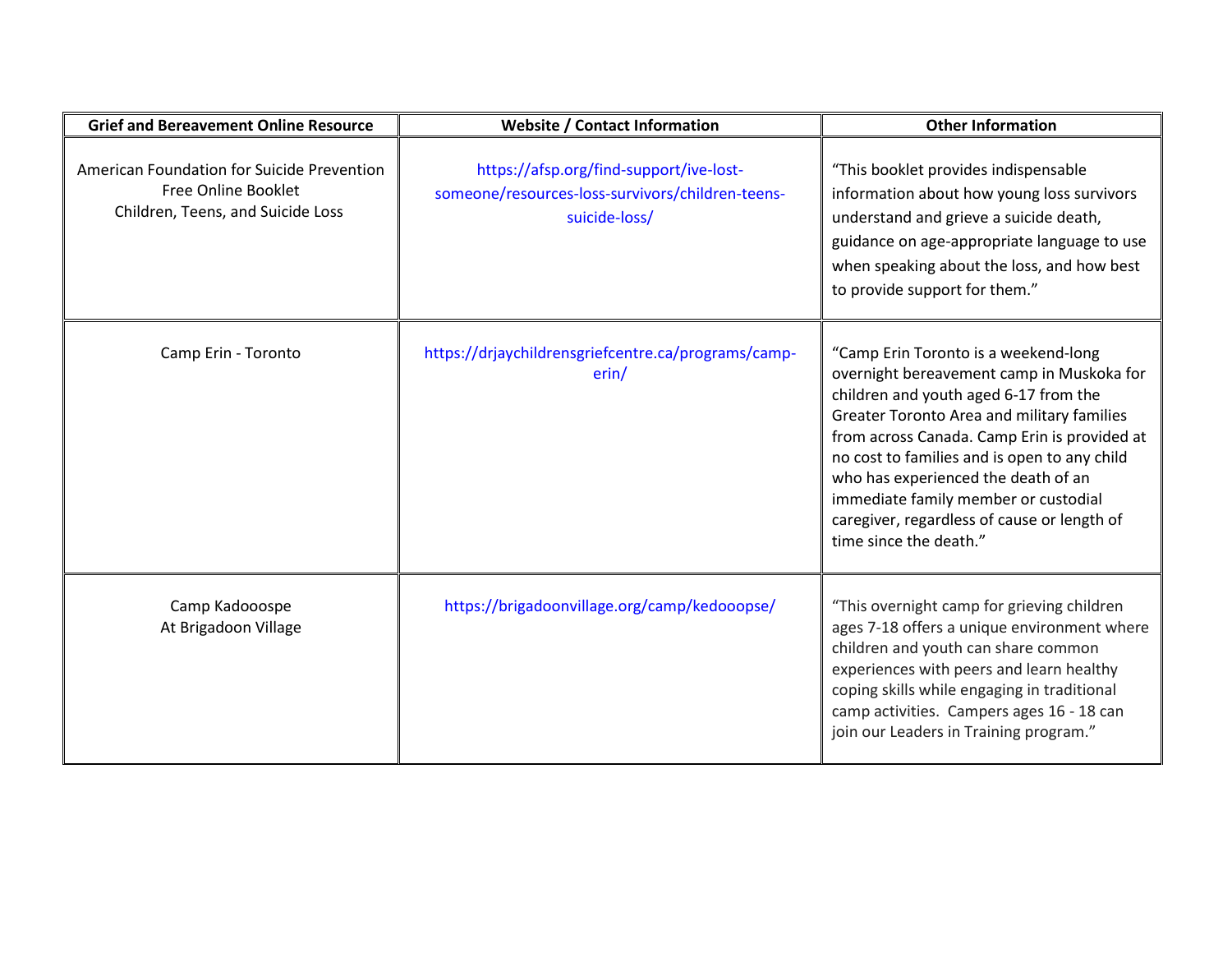| Camp Kerry Atlantic<br><b>Family Bereavement Retreat</b> | https://lumarasociety.org/camp-kerry-atlantic/ | "A team of qualified counsellors and specially<br>trained volunteers will welcome you and<br>support your entire family throughout the<br>four-day retreat. Children and teens of any<br>age are welcome to attend along with their<br>parent(s) and/or guardian(s). Extended family<br>members are also welcome."                                                                                                                                                                                    |
|----------------------------------------------------------|------------------------------------------------|-------------------------------------------------------------------------------------------------------------------------------------------------------------------------------------------------------------------------------------------------------------------------------------------------------------------------------------------------------------------------------------------------------------------------------------------------------------------------------------------------------|
| <b>Centering Corporation</b>                             | www.centering.org                              | "The Centering Corporation is a non-profit<br>organization dedicated to providing<br>education and resources for the bereaved."                                                                                                                                                                                                                                                                                                                                                                       |
| Children and Youth Grief Network                         | www.childrenandyouthgriefnetwork.com           | "We aim to connect individuals and<br>organizations who provide services and<br>resources that benefit children and youth<br>who are grieving a death."                                                                                                                                                                                                                                                                                                                                               |
| <b>Comfort Zone Camp</b>                                 | www.comfortzonecamp.org                        | "Comfort Zone Camp transforms the lives of<br>children who have experienced the death of a<br>parent, sibling, or primary caregiver. Our<br>programs are free of charge and include<br>confidence building activities and age-based<br>support groups that break the emotional<br>isolation grief often brings. Programs are<br>offered to children ages 5-25 and their<br>families for family programs held year-round.<br>We have hosted campers from nearly all 50<br>states, Canada and the U.K." |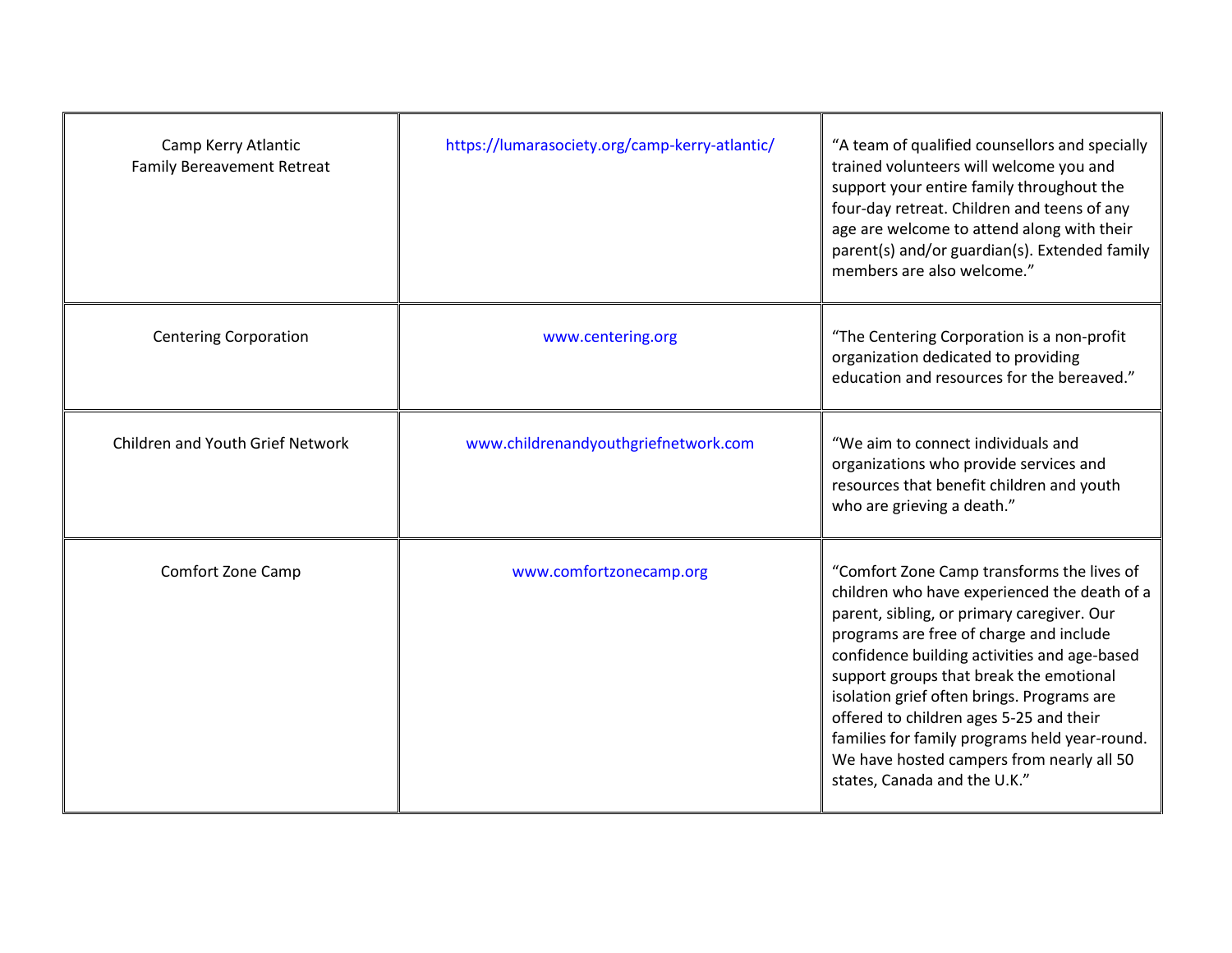| Dougy Center                                                                                                    | www.dougy.org                                                                              | "We provide support and training locally,<br>nationally and internationally to individuals<br>and organizations seeking to assist children in<br>grief."                                                                                                                                                                                                                                      |
|-----------------------------------------------------------------------------------------------------------------|--------------------------------------------------------------------------------------------|-----------------------------------------------------------------------------------------------------------------------------------------------------------------------------------------------------------------------------------------------------------------------------------------------------------------------------------------------------------------------------------------------|
| Dr. Jay's Children's Grief Centre<br><b>Tip Sheets</b>                                                          | https://drjaychildrensgriefcentre.ca/programs/resources/                                   | "The Dr. Jay Children's Grief Centre is a<br>Toronto based charity that provides<br>compassionate care, support and education<br>to grieving children, youth and their families<br>while building strength, resilience and hope."                                                                                                                                                             |
| Eluna Network                                                                                                   | www.elunanetwork.org                                                                       | "The mission of Eluna is to support children<br>and families impacted by grief or addiction."                                                                                                                                                                                                                                                                                                 |
| <b>Family Education Centre</b><br>Weathering the Storm<br>Parenting Grieving Children<br>Free e-learning course | https://familyedcentre.org/downloads/weathering-the-<br>storm-parenting-grieving-children/ | "Solid grief information and strategies to help<br>you parent your grieving child or youth and<br>self-care ideas and activities to help you cope<br>with your own grief. And because everyone's<br>grief journey is so personal and individual,<br>you can customize this course by completing<br>whatever lesson you prefer in the order you<br>need or suits you and your situation best." |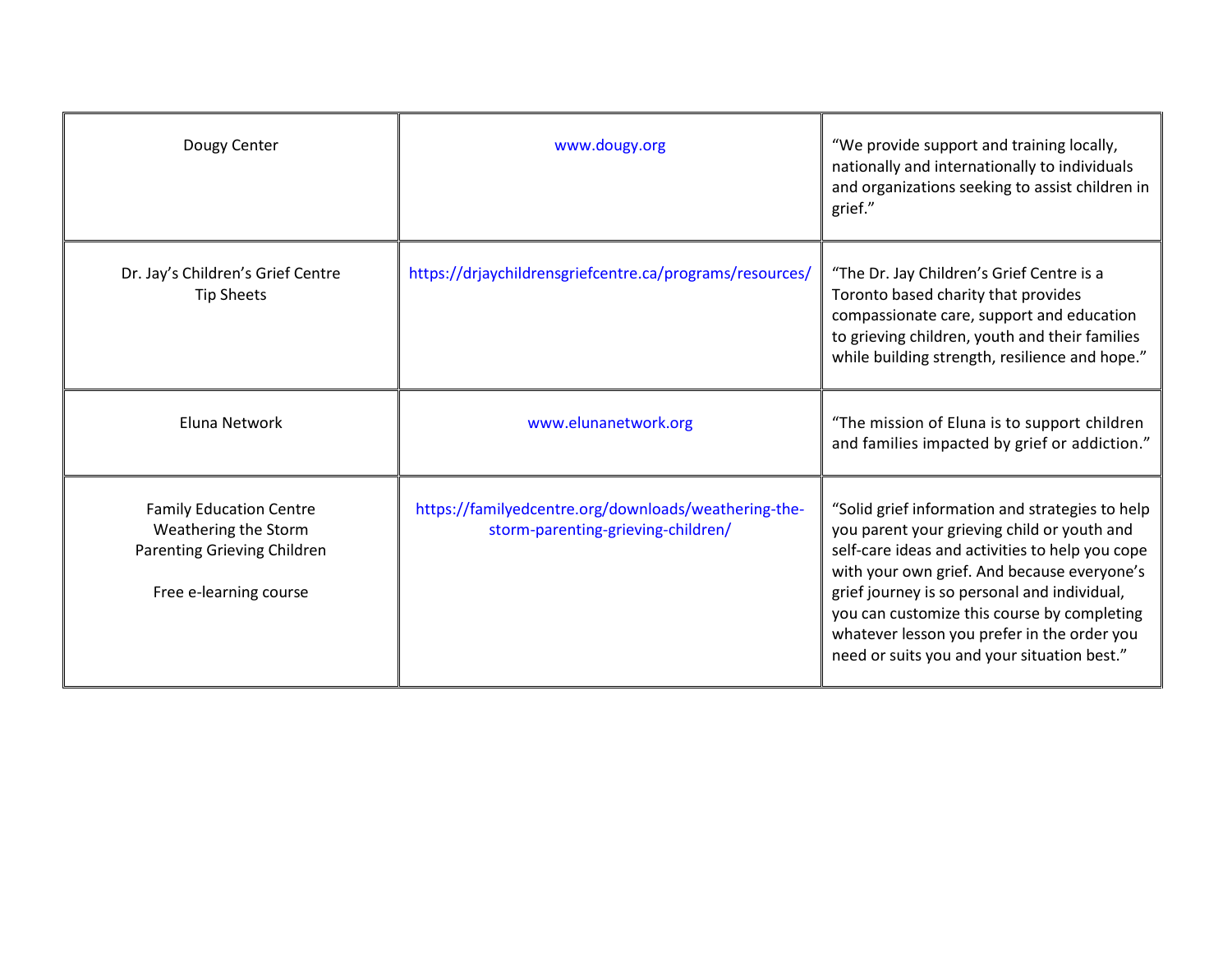| Good Grief                                   | www.good-grief.org                                                                                                         | "Good Grief's mission is to provide unlimited<br>and free support to children, teens, young<br>adults, and families after the death of a<br>mother, father, sister, or brother through<br>peer support programs, education, and<br>advocacy."                                                                                                                                                       |
|----------------------------------------------|----------------------------------------------------------------------------------------------------------------------------|-----------------------------------------------------------------------------------------------------------------------------------------------------------------------------------------------------------------------------------------------------------------------------------------------------------------------------------------------------------------------------------------------------|
| <b>Grief Net</b>                             | www.griefnet.org                                                                                                           | "Our integrated approach to on-line grief<br>support provides help to people working<br>through loss and grief issues of many kinds."                                                                                                                                                                                                                                                               |
| Hope Again<br>Young People Living After Loss | www.hopeagain.org.uk                                                                                                       | "provides support, advice and information<br>to children, young people and adults when<br>someone they love dies. We also work to<br>enhance society's care of bereaved people."                                                                                                                                                                                                                    |
| How do I Tell the Kids?                      | www.kidsgrief.ca                                                                                                           | "Helping parents help kids."                                                                                                                                                                                                                                                                                                                                                                        |
| Kids Help Phone                              | www.kidshelpphone.ca<br>available 24 hours per day, seven days per week<br>1-800-668-6868<br><b>Text connect to 686868</b> | "Kids Help Phone is a Canadian and world<br>leader known for our expertise and<br>continuous innovation as Canada's only 24/7<br>counselling and information service for young<br>people Our trained, professional<br>counsellors have been listening to kids, often<br>when no one else can or will. We are always<br>there - supporting young people wherever<br>and whenever they need us most." |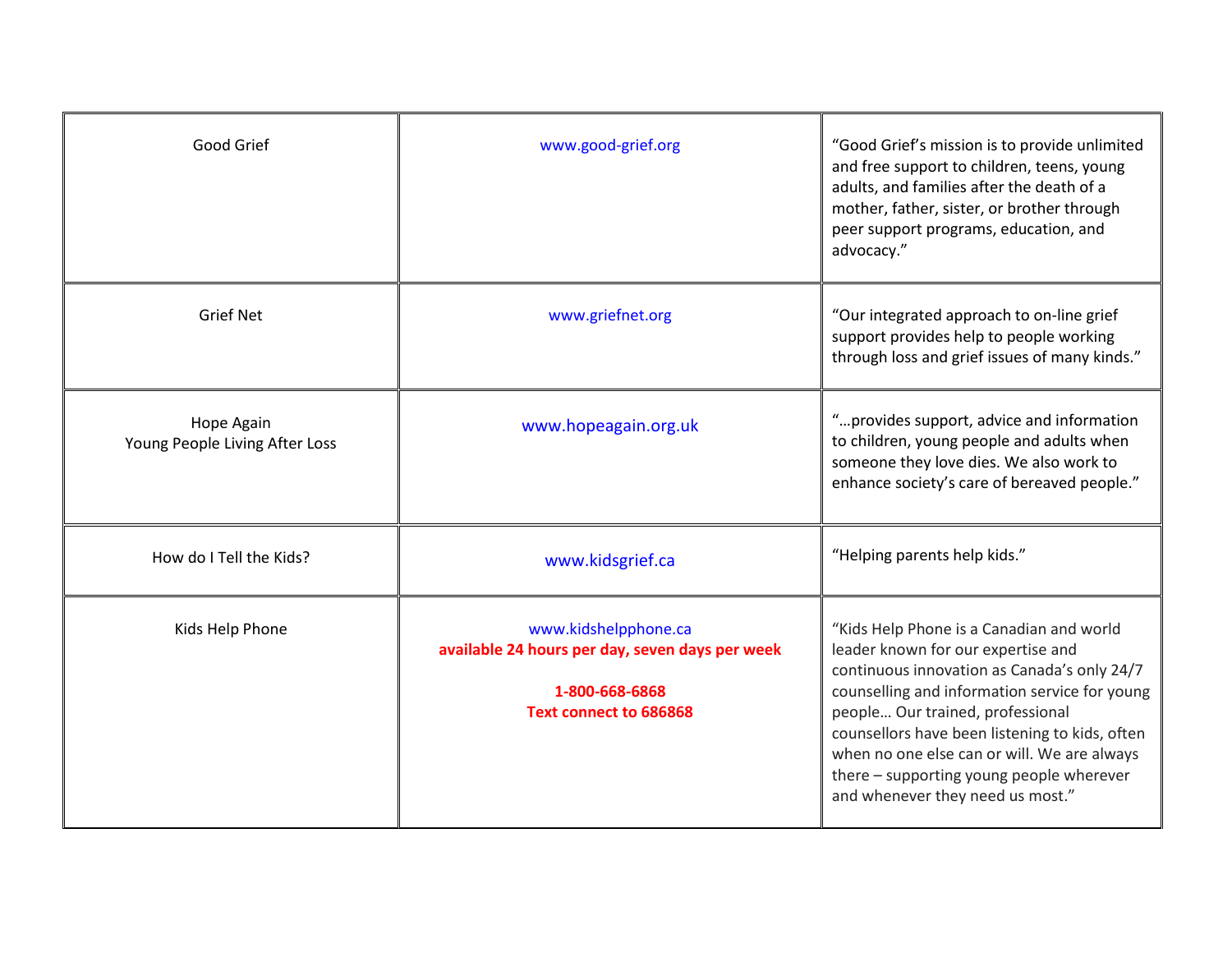| National Alliance for Grieving Children                | www.childrengrieve.org                                         | "The National Alliance for Grieving Children<br>promotes awareness of the needs of children<br>and teens grieving a death and provides<br>education and resources for anyone who<br>wants to support them." |
|--------------------------------------------------------|----------------------------------------------------------------|-------------------------------------------------------------------------------------------------------------------------------------------------------------------------------------------------------------|
| New York Life Foundation<br><b>Bereavement Support</b> | https://www.newyorklife.com/foundation/bereavement-<br>support | "This Foundation strives to make a difference<br>by funding direct service providers to help<br>grieving children today, as well as scholarly<br>research that will have long-term impact in<br>the field." |
| Online Forum for Grief                                 | http://forums.grieving.com                                     | Online forums to discuss grief.                                                                                                                                                                             |
| PhotoGrief                                             | www.photogrief.com                                             | "The process of creating images allows you to<br>spend time reflecting on your emotions and<br>to feel closer to your loved one's memory."                                                                  |
| Rainbows Canada                                        | www.rainbows.ca                                                | Rainbows Canada helps "children, youth and<br>adults with grief, loss, separation, divorce<br>etc., through a variety of different resources<br>and programs."                                              |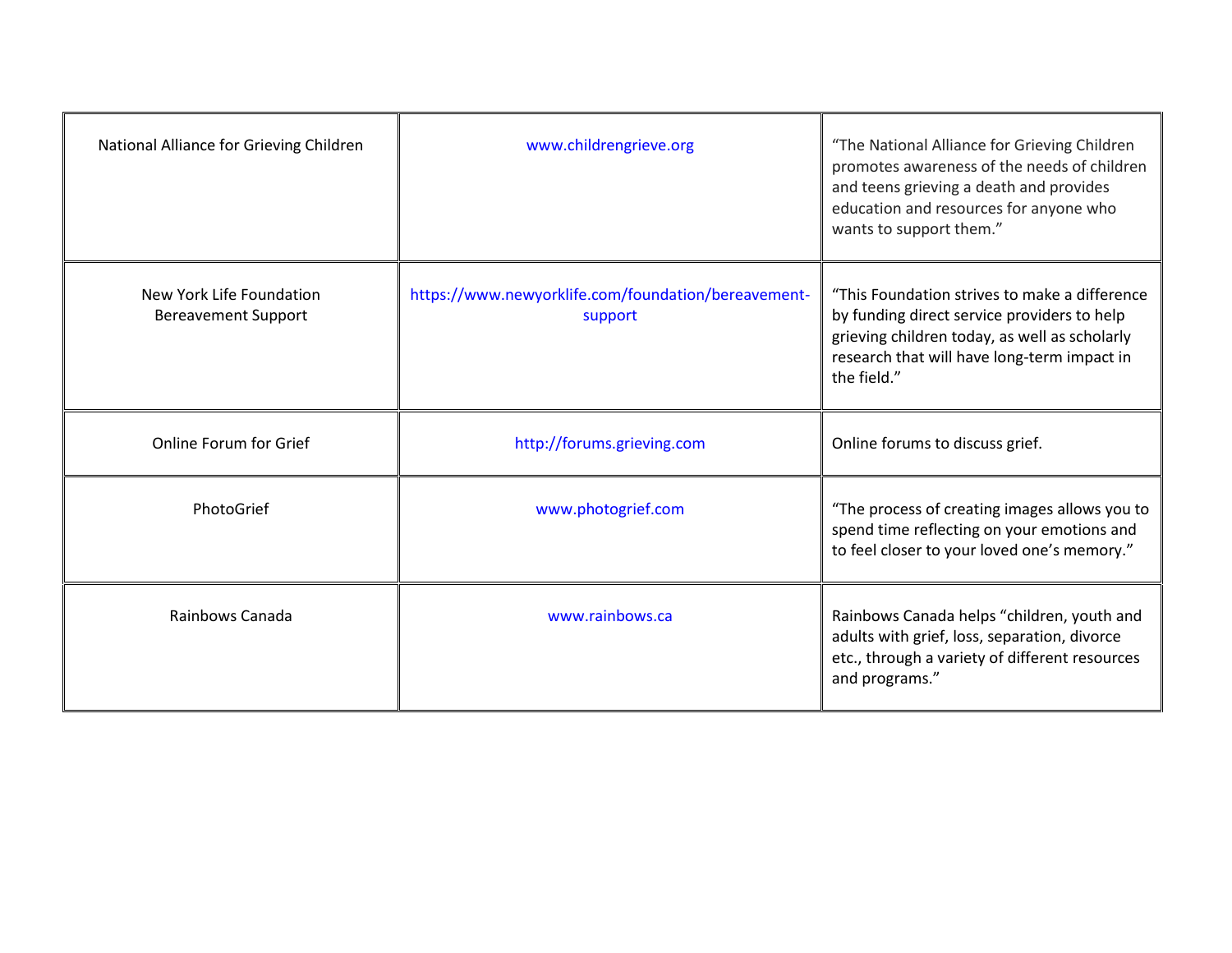| The Shared Grief Project                       | www.sharedgrief.org                               | "The Shared Grief Project envisions a world<br>where no child grieves alone. To achieve this,<br>we share the stories of individuals who have<br>experienced a major loss at an early age and<br>have gone on to live health, happy and<br>successful lives." |
|------------------------------------------------|---------------------------------------------------|---------------------------------------------------------------------------------------------------------------------------------------------------------------------------------------------------------------------------------------------------------------|
| Surviving Life After a Parent Dies<br>(Slap'd) | www.slapd.com                                     | "SLAP'D aspires to provide teens who have<br>lost a parent with an online community of<br>support to help ensure that they are not<br>alone, to inspire hope, and to provide them<br>with important resources throughout the<br>grieving process."            |
| Teens' Health                                  | https://kidshealth.org/en/teens/someone-died.html | "Doctor-reviewed advice on hundreds of<br>physical, emotional, and behavioral topics -<br>from before birth through the teen years."                                                                                                                          |
| <b>Too Damn Young</b>                          | www.toodamnyoung.com                              | "Too Damn Young was founded with the sole<br>purpose of letting any grieving teenager<br>know they are not alone and is a resource for<br>teens and young adults who are navigating<br>grief."                                                                |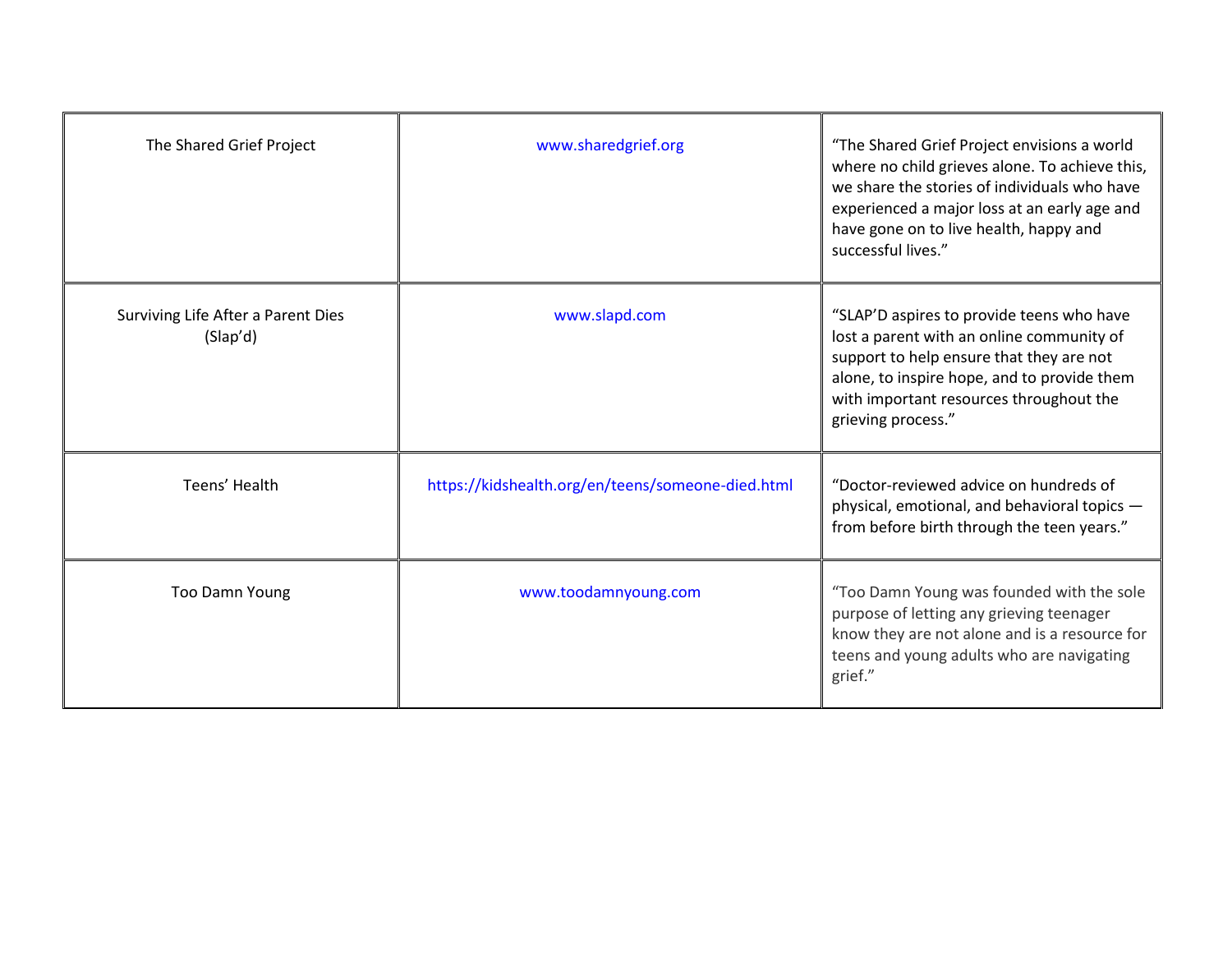| Winston's Wish | www.winstonswish.org.uk | "Winston's Wish was set up in 1992 to meet<br>the needs of bereaved children, young<br>people and their families. Since then, we<br>have helped many thousands of children<br>begin to live with their loss." |
|----------------|-------------------------|---------------------------------------------------------------------------------------------------------------------------------------------------------------------------------------------------------------|
|----------------|-------------------------|---------------------------------------------------------------------------------------------------------------------------------------------------------------------------------------------------------------|

# **Podcasts**

#### **Coming Back with Shelby Forsythia**

Episode 72 with Vivian Nunez, founder of Too Damn Young: "Waiting for the Other Shoe to Drop." "We're talking about creating a personal vocabulary for grief when textbooks fail, coping with the anxiety of waiting for the other shoe to drop, what dating is like as a young grieving person, and how Vivian is making room for Latina grief in a space that is very, very white." <https://www.iheart.com/podcast/256-coming-back-conversations-30929984/episode/72-waiting-for-the-other-shoe-35453542/>

### **The Dougy Center Podcasts**

Drawing from over 30 years of stories and wisdom from grieving children, teens, and adults, the Dear Dougy Podcast is opening up the conversation about dying, death, and bereavement.

<https://www.dougy.org/grief-resources/grief-out-loud-podcast/>

### **Family Education Centre: Parenting When your Child or Youth Is Grieving**

[https://familyedcentre.org/english\\_23-parenting-when-your-child-or-youth-is-grieving/](https://familyedcentre.org/english_23-parenting-when-your-child-or-youth-is-grieving/)

## **Family Education Centre: Tips for Recognizing a Grieving Child or Youth**

[https://familyedcentre.org/english\\_24-tips-for-recognizing-a-grieving-child-or-youth/](https://familyedcentre.org/english_24-tips-for-recognizing-a-grieving-child-or-youth/)

## **Family Education Centre: The Importance of Self-Care When Helping Your Child or Youth Grief**

[https://familyedcentre.org/english\\_22-the-importance-of-self-care-when-helping-your-child-or-youth-grief/](https://familyedcentre.org/english_22-the-importance-of-self-care-when-helping-your-child-or-youth-grief/)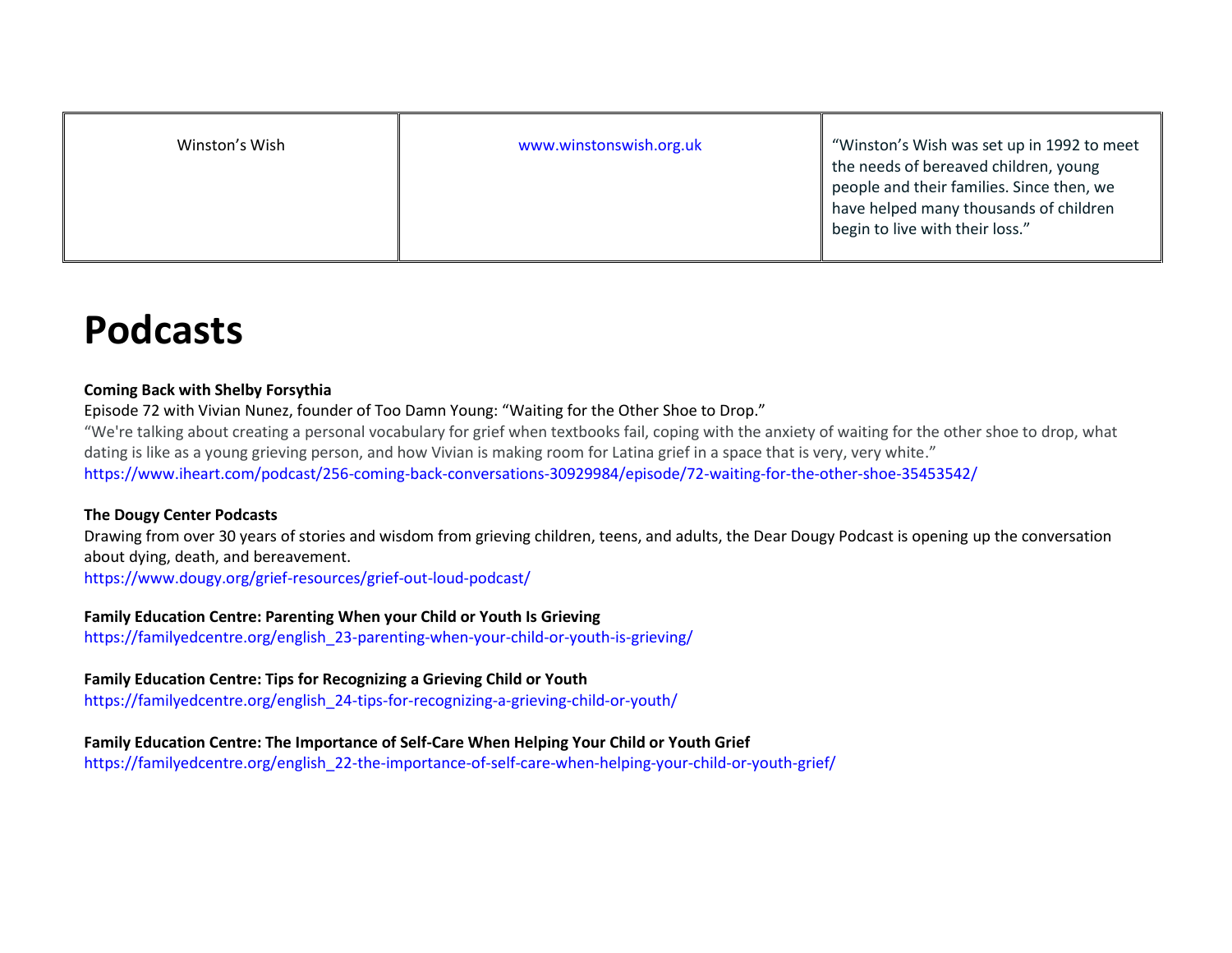#### **Grief Works with Julia Samuel**

Julia is joined by Cathy Rentzenbring, author of The Last Act of Love and A Manual for Heartache, to discuss how her happy family was torn apart by an unthinkable tragedy when she was a teenager.

<https://play.acast.com/s/griefworks/5ec2f228-2555-4f47-8f4a-87fb97727ffe>

#### **Grief Works with Julia Samuel**

Teenage Grief: Losing Dad with Cariad Lloyd. Julia meets British comedian, actor and writer Cariad Lloyd to discuss the sudden death of her father while she was in her teens, and the repercussions of this loss through her adult life. <https://play.acast.com/s/griefworks/8b4abe4c-7944-4c08-ae4f-12dfe4504a49>

#### **Where's the Grief Podcast with Jordon Ferber**

[Live From the 2018 TCF Conference](https://player.fm/series/wheres-the-grief-87057/live-from-the-2018-tcf-conference)

From the 41st National Compassionate Friends Conference in St. Louis, Missouri with Zander Sprague, Garrett McCormick and Heather Horsely. As a bereaved sibling myself, it is the national conference and my local meetings that were the most helpful part of my healing process, and ultimately spurred me to do this podcast in the first place. This episode features conversations with Zander Sprague, Garrett McCormick and Heather Horsely. <https://player.fm/series/wheres-the-grief-87057/live-from-the-2018-tcf-conference>

#### **Open to Hope**

On this show Dr. Gloria Horsley and Dr. Heidi Horsley discuss with Dana Brophy and Zander Sprague author of MAKING LEMONADE: Choosing A Positive Pathway After Losing Your Sibling, the impact of having an adult sibling die. Zander and Dana discuss their personal responses and give suggestions for promoting health and healing.

<https://www.youtube.com/watch?v=hKuY-AUNH3s>

# **YouTube and Online Videos**

#### **Grief is Good: Joe Primo at TEDx AsburyPark**

"Joe Primo from Good Grief talks about grief as a process and how it creates a climate of hope and resilience for kids." <https://www.youtube.com/watch?v=snbc6jg0Oro>

#### **Grief Out Loud: Teens Talk about Loss**

<https://www.youtube.com/watch?v=qgrRoJyljeQ>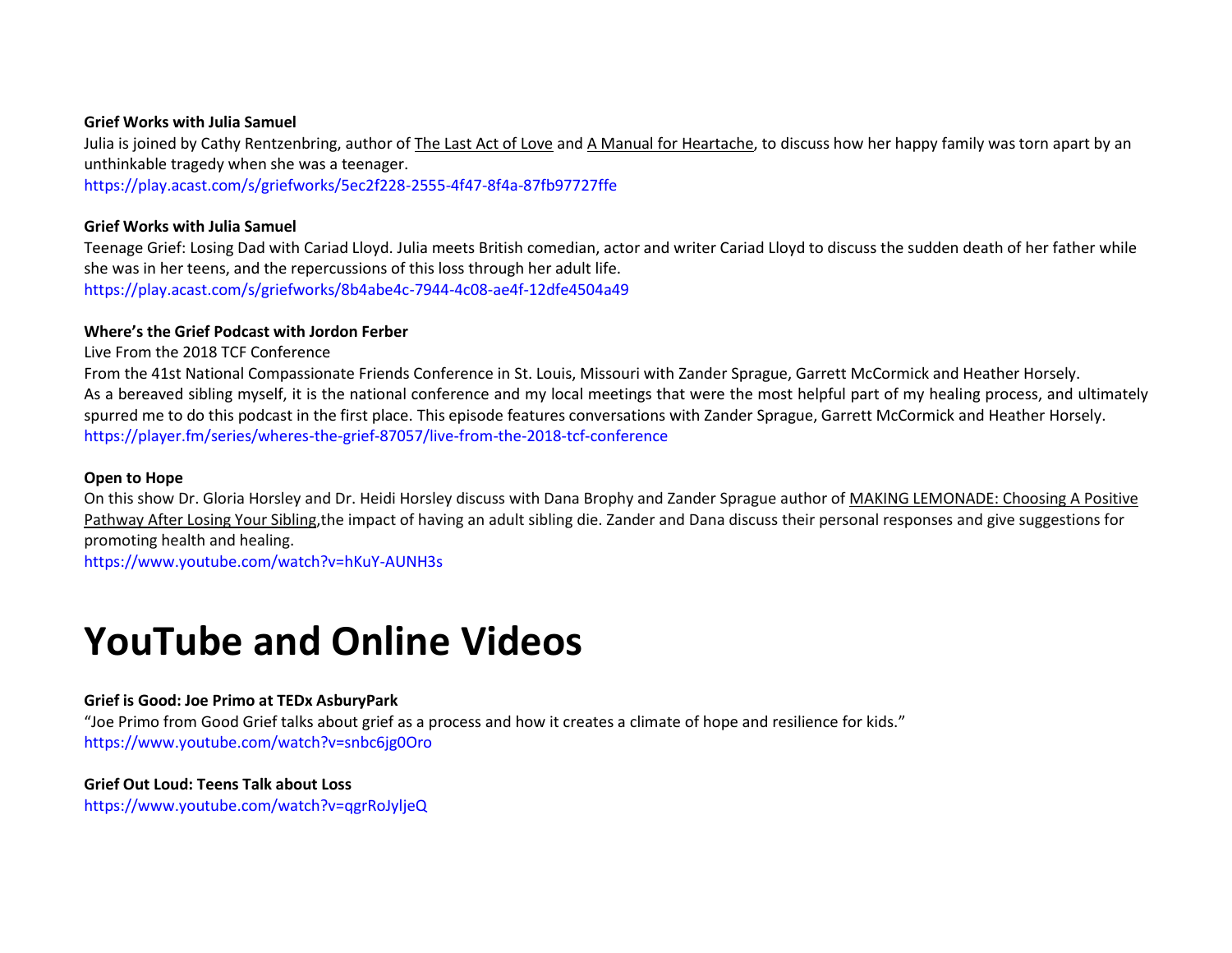#### **Heart House Hospice: Maddy's Story**

Maddy shares her experience of finding strategies to cope with her Dad's cancer diagnosis while balancing school and family. Maddy gives advice for others in similar situations.

<https://www.youtube.com/watch?v=IphiF5Wh5uE>

#### **Heart House Hospice: Isaac's Story**

Isaac shares his experience of becoming a young carer after his Mom was diagnosed with cancer. Isaac shares advice for others in similar situations who may also be grieving the death of a loved one. <https://vimeo.com/331111962>

#### **How to comfort a grieving teen: Bridget Park at TEDxUniversityofNevada**

"Bridget Park is a high school senior from Reno, Nevada. Inspired by the tragic loss of her brother's suicide, Bridget wrote her debut memoir at the age of 15 in the hopes that her story would encourage others to find healthy ways of grieving. In this talk, Bridget shares her insight on how to comfort a grieving teen."

<https://www.youtube.com/watch?v=ySeZLAqcnuo>

#### **It's Grief to Me: Anna-Maija Lee at TEDxGullLake**

"The primary focus of Anna-Maija's research has been grief experiences of children and teens impacted by death, divorce, parental incarceration, parental deployment and foster care placement. She sees herself as someone with uncanny hope, a hope shaped through her own experiences as a teen, and seeks to empower children 'to keep going, to keep moving forward when they feel they can't go on anymore.'" https://www.youtube.com/watch?v=\_IRTXdMRQW4

#### **Stars for Heroes**

"Everyone's life challenges and hardships are uniquely different thus there is no single solution: but a host of 'Star Tips' worthy of your consideration. Teens convey tips for you to discover inner strength of courage, while propelling a journey of healing." <https://vimeo.com/86556515>

#### **Teens Talk About Grief**

[https://www.youtube.com/channel/UCM7pF\\_ZcU6yDIPOrvmR2oGQ/videos?disable\\_polymer=1](https://www.youtube.com/channel/UCM7pF_ZcU6yDIPOrvmR2oGQ/videos?disable_polymer=1)

#### **Travis Hamonic Helps Boy Cope with Father's Death**

<https://www.youtube.com/watch?v=3JqoyuXvaOY>